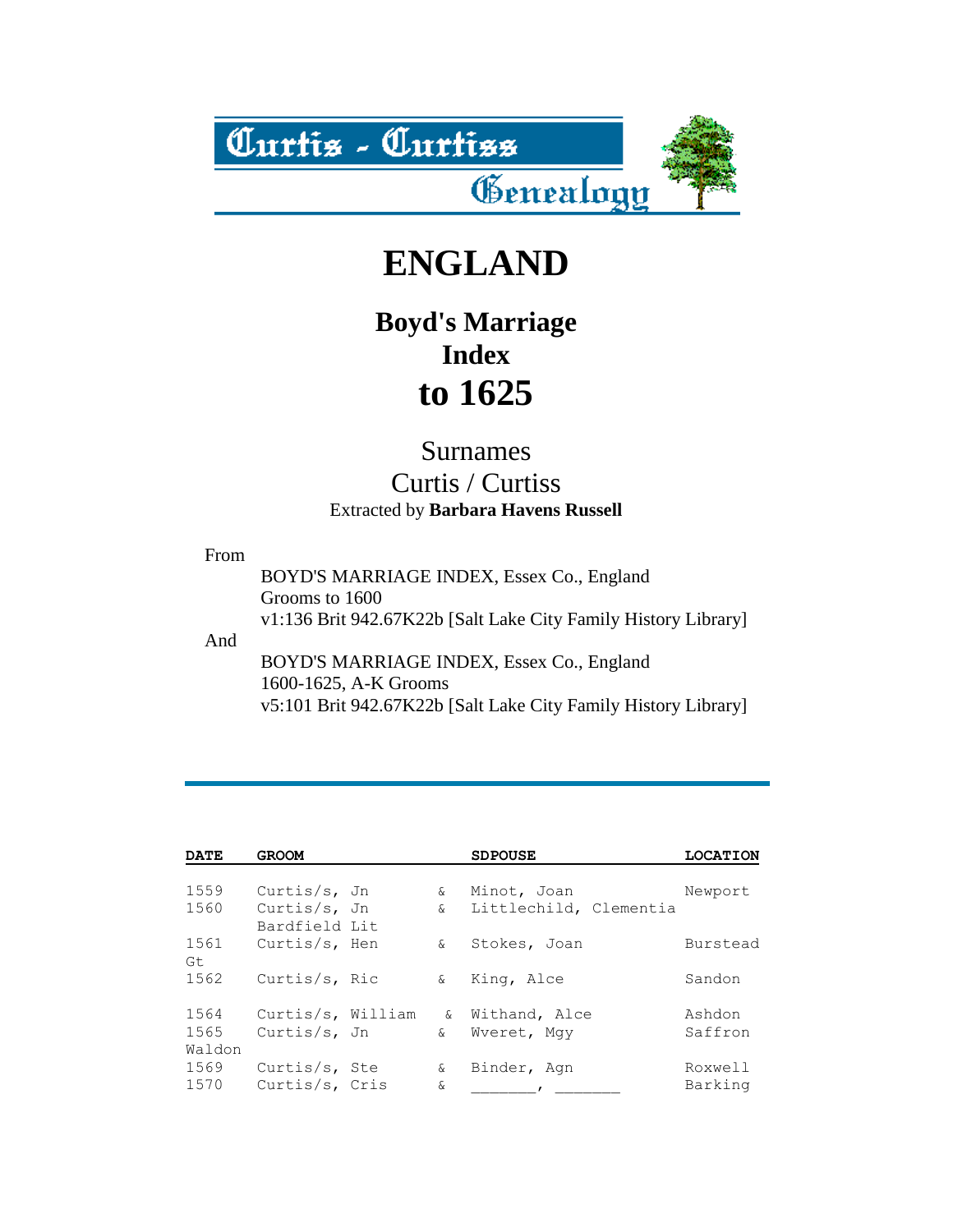1575 Curtis/s, Chas & Coe, Gra Maldon A.S. 1577 Curtis/s, Tho 6 Heard, Sus 8 Wyvenhoe 1578 Curtis/s, Hen & Everid, Fabea Hornchurch<br>Curtis/s, Ric 1580 Curtis/s, Ric & Milhorn, Jennis Stanford Rivers 1582 Curtis/s, Jn & Stubbing, Mary Helions Bumpstead 1582 Curtis/s, Jeromy & Smith, Tomasin Saffron Waldon 1584 Curtis/s, Rob & Bush, An Menham 1584 Curtis/s, Tho & Long, Agn Lambourne 1584 Curtis/s, Tho & Gabrell, Mg Littlebury 1584 Curtis/s, Tho & Turtle, Mg Littlebury 1585 Curtis/s, Tho & Canp, Mary Nazing 1590 Curtis/s, Nic 6 Brook, Dy Barking 1593 Curtis/s, Walter & Pavit, Sus Dunmow 1593 Curtis/s, Walter**\*** & Pavit, Sus Dunmow **\*** Duplicate entry 1595 Curtis/s, Jn & Harris, Elz Saling Lit 1596 Curtis/s, Makis & Francis, Joan Magdalen Laver 1596 Curtis/s, Cris & Nevil, Jane Childerditch 1596 Curtis/s, Thos & Shelly, Mary Nazing 1600 Curtis/s, Nic 6 Bright, Saray Fambirdge 1600 Curtis/s, Jn & Westwood, Elz N. Weald Bassett 1601 Curtis/s, Tho 6 Brewer, Elz Thaxted 1603 Curtis/s, Tho & Gregory, Elz Barking 1605 Curtis/s, Nath & Biwarter, Mary Saffron Waldon 1608 Curtis/s, Jn & Sansom, An Mazing 1609 Curtis/s, Hen & Bunn, Alce South Weald 1609 Curtis/s, Jn & Bly, Sar Lexden 1610 Curtis/s, Jn & Hutchin, Elz Nazing 1611 Curtis/s, Wm & Woodruff, Jane Colchester Bot 1612 Curtis/s, Ric & Vane, Mgt Debden 1613 Curtis/s, Tho & Holt, Gra Barking 1614 Curtis/s, Jn & Brown, Phil Waltham Holy Cross